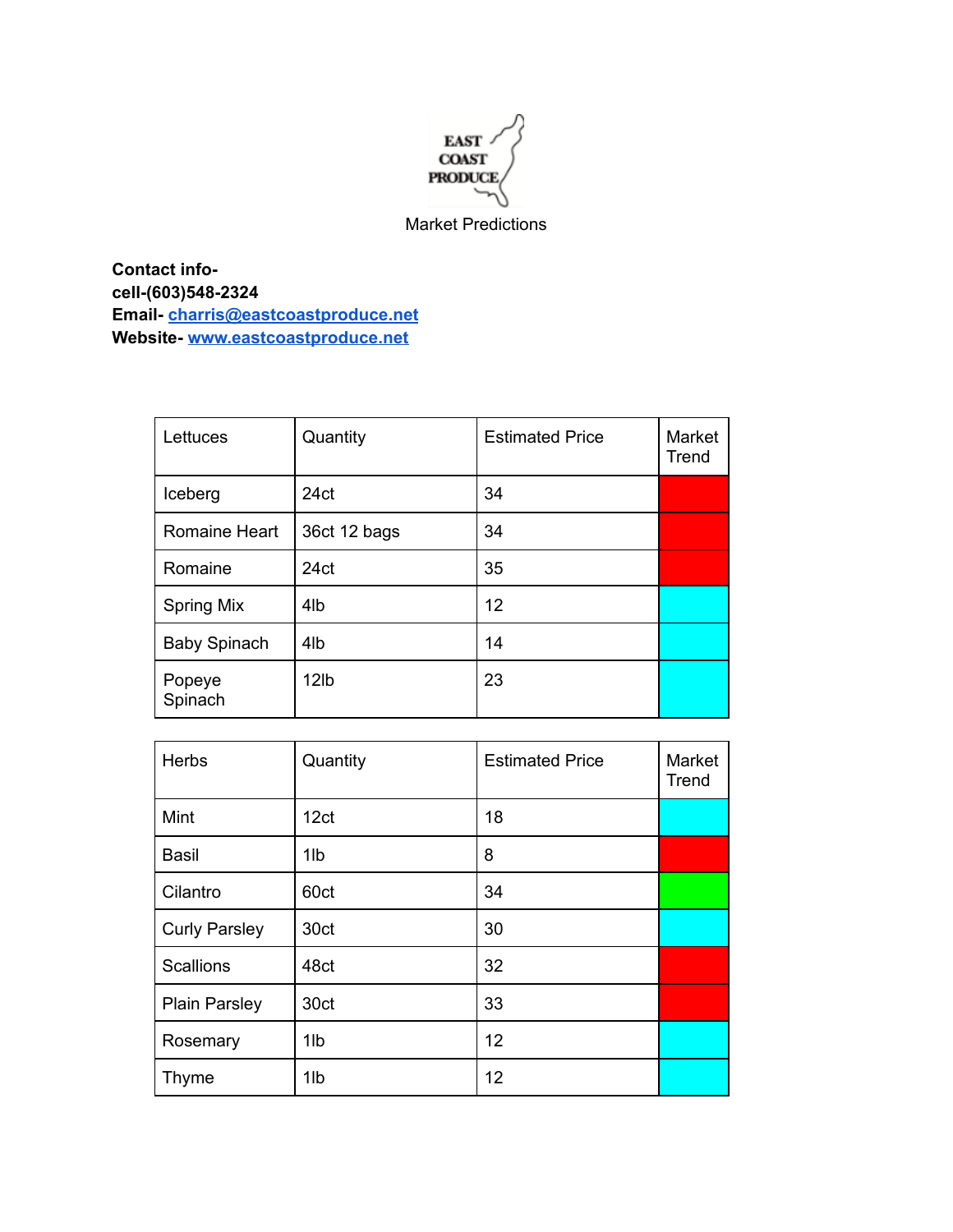| Tomatoes             | Quantity          | <b>Estimated Price</b> | Market<br>Trend |
|----------------------|-------------------|------------------------|-----------------|
| $5*6$                | 25 <sub>1</sub> b | 24                     |                 |
| <b>Plum Tomatoes</b> | 25 <sub>1</sub> b | 25                     |                 |
| Grape<br>Tomatoes    | 12pt              | 17                     |                 |
| Cherry<br>Tomatoes   | 12pt              | 19                     |                 |

| Potatoes           | Quantity | <b>Estimated Price</b> | Market<br>Trend |
|--------------------|----------|------------------------|-----------------|
| 90ct               | 50lb     | 31                     |                 |
| 70ct russet        | 50lb     | 35                     |                 |
| <b>Chef Potato</b> | 50lb     | 18                     |                 |
| Red (A) Potato     | 50lb     | 28                     |                 |
| Red (B) Potato     | 50lb     | 34                     |                 |

| Mushrooms           | Quantity         | <b>Estimated Price</b> | Market<br>Trend |
|---------------------|------------------|------------------------|-----------------|
| <b>Whole/Sliced</b> | 10 <sub>Ib</sub> | 20                     |                 |
| Portabella          | 5 <sub>lb</sub>  | 15                     |                 |
| Shiitake            | 3 <sub>lb</sub>  | 25                     |                 |
| Oyster              | 5 <sub>lb</sub>  | 31                     |                 |
| Large<br>mushroom   | 10 <sub>lb</sub> | 22                     |                 |

| Vegetables | Quantity         | <b>Estimated Price</b> | Market<br>Trend |
|------------|------------------|------------------------|-----------------|
| Cut carrot | 50 <sub>lb</sub> | דר                     |                 |